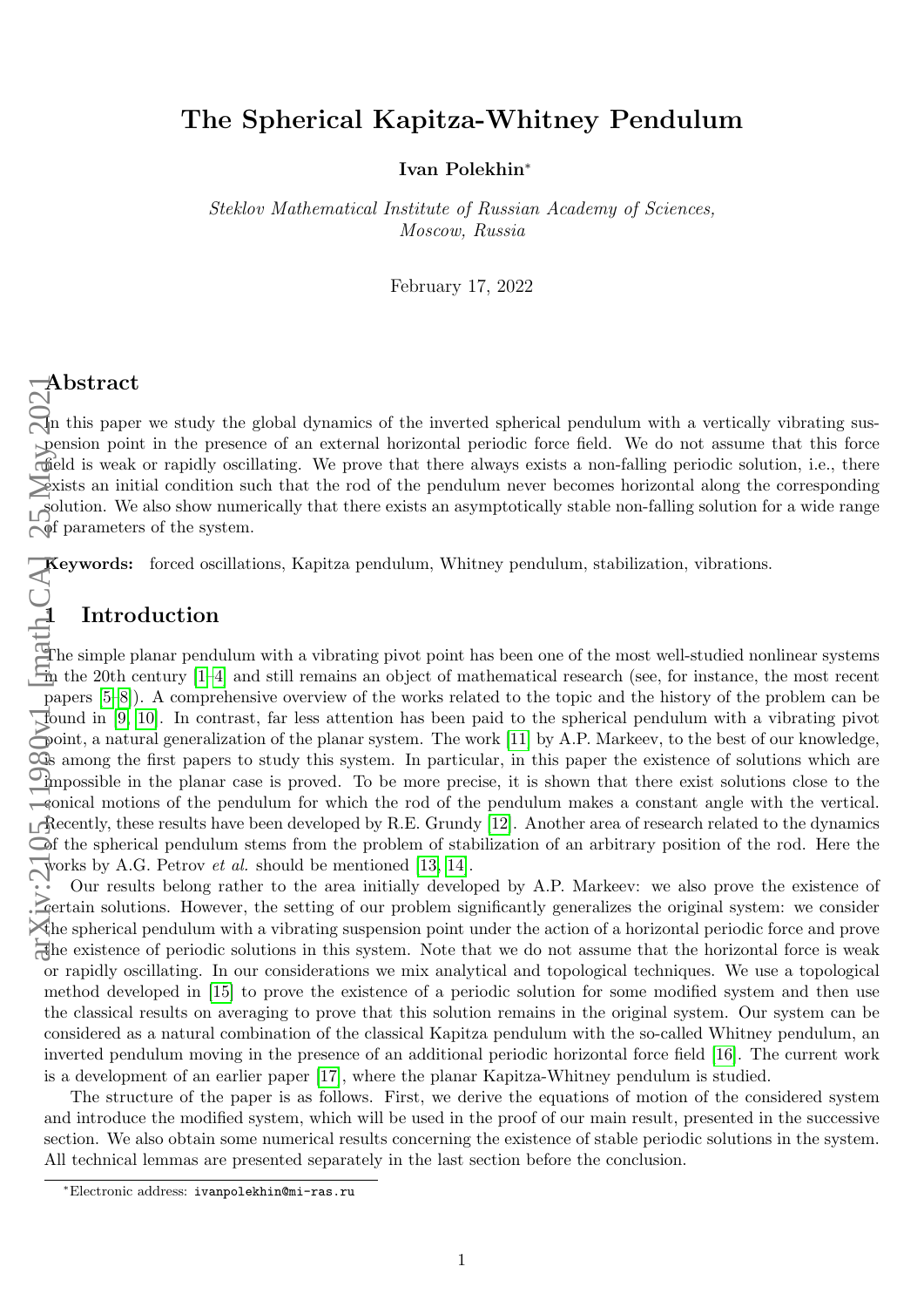### 2 Equations of motion

Let us consider the classical spherical pendulum, a mass point moving on the surface of a sphere in a gravitational field. We additionally assume that

- 1. There is a T-periodic horizontal force  $P(t)$  acting on the point,
- 2. The sphere moves vertically and the law of motion  $h(t)$  is as follows

$$
h(t) = a\varepsilon \sin \frac{2\pi}{T} \frac{t}{\varepsilon}
$$

3. There is a force of viscous friction acting on the point.

In the standard spherical coordinates, the position of the point is defined by the equations (Fig. 1)

$$
x = \cos \theta \cos \varphi
$$
  
\n
$$
y = h(t) + \cos \theta \sin \varphi
$$
  
\n
$$
z = \sin \theta
$$
\n(1)

Here and below we assume that the sphere has unit radius and the force of gravity is parallel to  $Oy$ -axis. It will allow us to avoid the degeneracies of the spherical coordinates in our considerations. We also assume that the mass of the point and the acceleration of gravity equal unity. These assumptions do not lead to any loss of generality.



Figure 1: An inverted spherical pendulum with a vibrating pivot point.

The kinetic and potential energies of the system can be expressed as usual

$$
T = \frac{1}{2} \left( \dot{\theta}^2 + \dot{\varphi}^2 \cos^2 \theta - 2\dot{h}\dot{\theta}\sin\theta\sin\varphi + 2\dot{h}\dot{\varphi}\cos\theta\cos\varphi \right),
$$
  
\n
$$
\Pi = \cos\theta\sin\varphi.
$$
\n(2)

We will consider the standard model for the force of viscous friction in which the resistance force  $F$  is proportional to the relative velocity  $v$  of the mass point

$$
F = -\mu v = -\mu((-\dot{\theta}\sin\theta\cos\varphi - \dot{\varphi}\cos\theta\sin\varphi)e_x + (-\dot{\theta}\sin\theta\sin\varphi + \dot{\varphi}\cos\theta\cos\varphi)e_y + \dot{\theta}\cos\theta e_z).
$$
(3)

Let  $p_\theta$  and  $p_\varphi$  be the conjugate momenta

<span id="page-1-0"></span>
$$
p_{\theta} = \frac{\partial T}{\partial \dot{\theta}}, \quad p_{\varphi} = \frac{\partial T}{\partial \dot{\varphi}}.
$$
\n<sup>(4)</sup>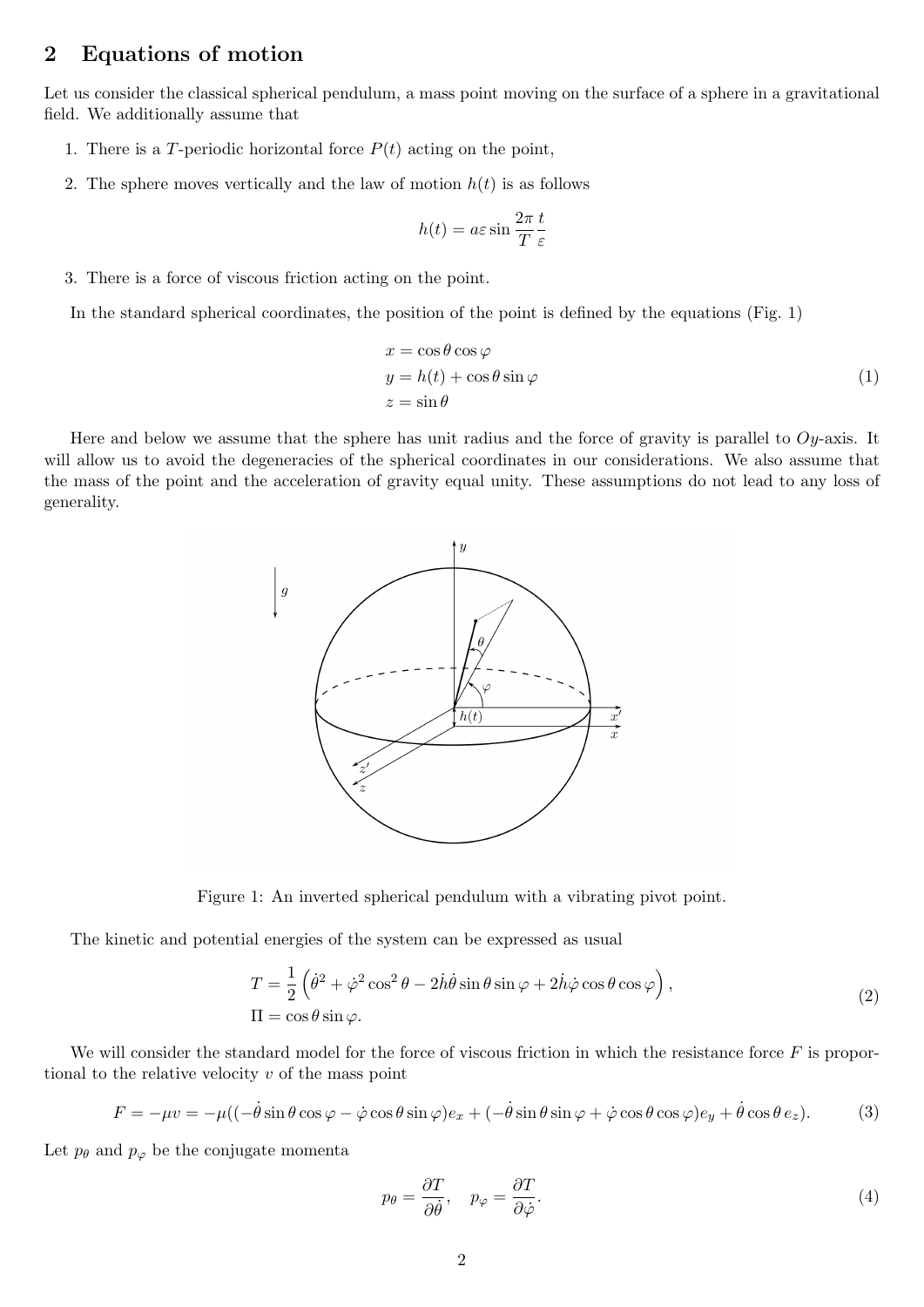The equations of motion can be considered as the system of four ordinary differential equations

$$
\dot{\theta} = p_{\theta} + \dot{h}\sin\theta\sin\varphi, \n\dot{\varphi} = (p_{\varphi} - \dot{h}\cos\theta\cos\varphi)/\cos^{2}\theta, \n\dot{p}_{\theta} = -\dot{\varphi}^{2}\cos\theta\sin\theta - \dot{h}\dot{\theta}\cos\theta\sin\varphi - \dot{h}\dot{\varphi}\sin\theta\cos\varphi - \mu\dot{\theta} + \sin\theta\sin\varphi - P_{x}\sin\theta\cos\varphi + P_{z}\cos\theta, \n\dot{p}_{\varphi} = -\dot{h}\dot{\theta}\sin\theta\cos\varphi - \dot{h}\dot{\varphi}\cos\theta\sin\varphi - \cos\theta\cos\varphi - \mu\dot{\varphi}\cos^{2}\theta - P_{x}\cos\theta\sin\varphi.
$$
\n(5)

This system is obtained from the Lagrange equations after the substitution [\(4\)](#page-1-0). Here and below we assume that  $P_x$  and  $P_z$  are T-periodic C<sup>∞</sup>-functions. Equations [\(5\)](#page-2-0) are correctly defined for all values  $\varphi$  and  $\theta$  where  $\cos \theta \neq 0.$ 

<span id="page-2-0"></span>

Figure 2: Regions where the original system is modified.

Below we will also consider the following modified system (Fig. 2)

$$
\dot{\theta} = p_{\theta} + \chi_{c,\delta}(\theta, \varphi, p_{\theta}, p_{\varphi})\dot{h}\sin\theta\sin\varphi,\n\dot{\varphi} = (p_{\varphi} - \chi_{c,\delta}(\theta, \varphi, p_{\theta}, p_{\varphi})\dot{h}\cos\theta\cos\varphi)/\cos^{2}\theta,\n\dot{p}_{\theta} = -(p_{\varphi}^{2} - 2\chi_{c,\delta}(\theta, \varphi, p_{\theta}, p_{\varphi})p_{\varphi}\dot{h}\cos\varphi\cos\theta + \dot{h}^{2}\cos^{2}\varphi\cos^{2}\theta)\sin\theta/\cos^{3}\theta\n- \mu\dot{\theta} + \sin\theta\sin\varphi - P_{x}\sin\theta\cos\varphi + P_{z}\cos\theta - \dot{h}^{2}\sin\theta\cos\theta\sin^{2}\varphi + \dot{h}^{2}\sin\theta\cos^{2}\varphi/\cos\theta\n- \chi_{c,\delta}(\theta, \varphi, p_{\theta}, p_{\varphi})\dot{h}p_{\theta}\cos\theta\sin\varphi - \chi_{c,\delta}(\theta, \varphi, p_{\theta}, p_{\varphi})\dot{h}p_{\varphi}\sin\theta\cos\varphi/\cos^{2}\theta\n\dot{p}_{\varphi} = -\cos\theta\cos\varphi - \mu\dot{\varphi}\cos^{2}\theta - P_{x}\cos\theta\sin\varphi - \dot{h}^{2}\sin^{2}\theta\cos\varphi\sin\varphi + \dot{h}^{2}\cos\varphi\sin\varphi\n- \chi_{c,\delta}(\theta, \varphi, p_{\theta}, p_{\varphi})\dot{h}p_{\theta}\sin\theta\cos\varphi - \chi_{c,\delta}(\theta, \varphi, p_{\theta}, p_{\varphi})\dot{h}p_{\varphi}\sin\varphi/\cos\theta.
$$
\n(6)

Here  $\chi_{c,\delta}(\theta,\varphi,p_{\theta},p_{\varphi})=\sigma_{\delta}(\theta,\varphi)\cdot\rho_{c}(\theta,p_{\theta},p_{\varphi})$  and functions  $\sigma_{\delta}(\theta,\varphi)$  and  $\rho_{c}(\theta,p_{\theta},p_{\varphi})$  are defined as follows. Let  $\Delta > 0$  be a small real number. Then we choose  $\sigma_{\delta}(\theta, \varphi)$  to be a smooth function such that  $\sigma_{\delta} = 0$  in the  $\Delta$ neighborhood of the set  $\cos \theta \sin \varphi = \delta$  and  $\sigma_{\delta} = 1$  for all  $\theta$  and  $\varphi$  that do not lie in the 2∆-neighborhood of this set. Similarly, the smooth function  $\rho_c(\theta, p_\theta, p_\varphi)$  is defined as follows. For a given  $\theta$ ,  $\rho_c(\theta, p_\theta, p_\varphi) = 0$  for all  $p_\theta$ ,  $p_\varphi$  from the  $\Delta$ -neighborhood of the set  $(p_\theta^2 + p_\varphi^2/\cos^2 \theta)/2 = c^2$  and  $\rho_c(\theta, p_\theta, p_\varphi) = 1$  for all  $p_\theta$ ,  $p_\varphi$  outside the 2∆-neighborhood. These functions can be constructed explicitly but we omit this for brevity. If  $\sigma_{\delta} \equiv 1$  and  $\rho_c \equiv 1$ , then systems [\(5\)](#page-2-0) and [\(6\)](#page-2-1) coincide.

**Remark.** Below we will assume that there are two one-parameter families of functions  $\sigma_{\delta}(\theta, \varphi)$  and  $\rho_c(\theta, p_{\theta}, p_{\varphi})$ , i.e. for any  $\Delta > 0$  we have two smooth functions  $\sigma_{\delta}(\theta, \varphi)$ ,  $\rho_c(\theta, p_\theta, p_\varphi)$  satisfying the above properties. The exact form of these families needs not to be specified for the further considerations.

All horizontal positions of the rod correspond to the following values of  $\theta$  and  $\varphi$ 

<span id="page-2-1"></span>
$$
\cos\theta\sin\varphi=0.
$$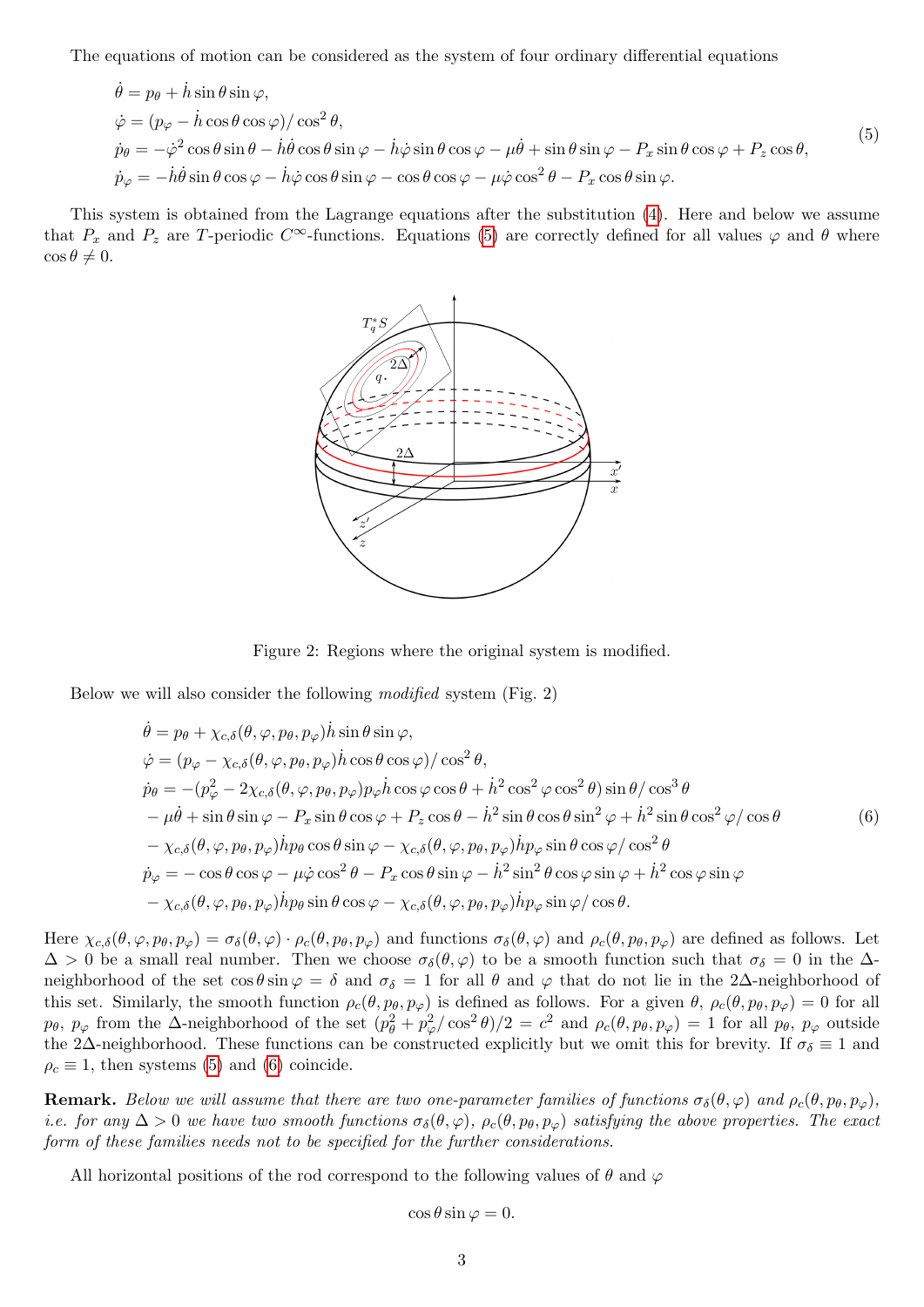Therefore, when the rod is slightly above the horizon, we have

<span id="page-3-1"></span><span id="page-3-0"></span>
$$
\cos \theta \sin \varphi = \delta > 0,\tag{7}
$$

where  $\delta$  is a relatively small real number. We will prove that any solution of the modified system that is tangent to the region defined by inequality [\(7\)](#page-3-0) locally leaves this region, provided that  $\delta$  is small. To be more precise, Lemma 1 holds (see Section 5). Below we will also consider the averaged version of system [\(6\)](#page-2-1):

$$
\dot{\theta} = p_{\theta},
$$
\n
$$
\dot{\varphi} = p_{\varphi}/\cos^{2}\theta,
$$
\n
$$
\dot{p}_{\theta} = -(p_{\varphi}^{2} + \frac{1}{2}a^{2}\left(\frac{2\pi}{T}\right)^{2}\cos^{2}\varphi\cos^{2}\theta)\sin\theta/\cos^{3}\theta - \mu p_{\theta} + \sin\theta\sin\varphi - P_{x}(s)\sin\theta\cos\varphi + P_{z}(s)\cos\theta - \frac{1}{2}a^{2}\left(\frac{2\pi}{T}\right)^{2}\sin\theta\cos\theta\sin^{2}\varphi + \frac{1}{2}a^{2}\left(\frac{2\pi}{T}\right)^{2}\sin\theta\cos^{2}\varphi/\cos\theta,
$$
\n
$$
\dot{p}_{\varphi} = -\cos\theta\cos\varphi - \mu p_{\varphi} - P_{x}(s)\cos\theta\sin\varphi - \frac{1}{2}a^{2}\left(\frac{2\pi}{T}\right)^{2}\sin^{2}\theta\cos\varphi\sin\varphi + \frac{1}{2}a^{2}\left(\frac{2\pi}{T}\right)^{2}\cos\varphi\sin\varphi,
$$
\n
$$
\dot{s} = 1.
$$
\n(8)

Here s is an artificial time-like parameter which is introduced in order to distinguish two types of timedependent functions. Functions  $P_x$  and  $P_z$  are not rapidly oscillating and we do not consider their averages. Function  $h$  can be averaged and we have

$$
\frac{1}{T} \int_0^T a\left(\frac{2\pi}{T}\right) \cos\left(\frac{2\pi}{T}t\right) dt = 0, \quad \frac{1}{T} \int_0^T a^2\left(\frac{2\pi}{T}\right)^2 \cos^2\left(\frac{2\pi}{T}t\right) dt = \frac{1}{2} a^2 \left(\frac{2\pi}{T}\right)^2.
$$

In other words, in the averaged system we put  $\dot{h}$  to be zero and replace  $\dot{h}^2$  with  $\frac{1}{2}a^2\left(\frac{2\pi}{T}\right)$  $\left(\frac{2\pi}{T}\right)^2$ . Lemmas 1 and 2 still hold for system  $(8)$  (see Lemmas 3 and 4).

#### 3 Main Result

The general scheme of the proof can be described as follows. We will show that there exist  $\delta > 0$  and  $c > 0$  such that for any values  $\varepsilon = 1/k$ ,  $k \in \mathbb{N}$ ,  $\Delta > 0$  there is a T-periodic of the modified system [\(6\)](#page-2-1) and this solution never leaves set  $M_{c,\delta}$ , which is defined by the following two inequalities

$$
\cos \theta \sin \varphi \geqslant \delta, \quad \frac{1}{2} \left( p_{\theta}^2 + \frac{p_{\varphi}^2}{\cos^2 \theta} \right) \leqslant c^2. \tag{9}
$$

Then we will prove that this periodic solution cannot belong to the 2∆-neighborhood of the boundary of  $M_{c,\delta}$ , provided that the absolute values of  $\Delta$  and  $\varepsilon$  are small. This follows from the results of the standard method of averaging: solutions of the modified [\(6\)](#page-2-1) and the averaged [\(8\)](#page-3-1) systems are close on a finite time interval when the frequency of oscillations of the pivot point is high (equivalently,  $\varepsilon$  is small). Moreover, it can be shown that the solutions of the averaged system starting in a neighborhood of  $\partial M_{c,\delta}$  leaves  $M_{c,\delta}$  in forward or reversed time. Hence, if the obtained periodic solution is close to the boundary, then we can conclude that this solution also leaves  $M_{c,\delta}$ . This contradiction proves that the periodic solution never belongs to the region where the original system is modified, i.e. this solution is also a solution for [\(5\)](#page-2-0).

**Theorem 1.** Given any  $\mu, a, T > 0$  and any two T-periodic smooth functions  $P_x, P_z$ . There exists  $\varepsilon = 1/k$ ,  $k \in \mathbb{N}$ such that there is a T-periodic solution  $(\theta(t), \varphi(t), p_{\theta}(t), p_{\varphi}(t))$  of system [\(5\)](#page-2-0) and  $\cos \theta(t) \sin \varphi(t) > 0$  for all t.

*Proof.* Let us consider system [\(6\)](#page-2-1). First, we specify parameters c and  $\delta$  in this modified system. Let c be the constant from Lemma 2 and  $c > 0$  be determined by Lemma 1. Let  $M_{c,\delta}$  be a subset of the phase space defined by inequalities [\(10\)](#page-7-0). Let  $W_{c,\delta}$  be the subset of the extended phase space such that

$$
W_{c,\delta} = M_{c,\delta} \times \mathbb{R}.
$$

We say that point  $(\theta, \varphi, p_\theta, p_\varphi, t_0) \in \partial W_{c,\delta}$  is an egress point for  $W_{c,\delta}$  if for some small  $\epsilon > 0$  we have  $(\theta(t_0 +$ t),  $\varphi(t_0+t)$ ,  $p_\theta(t_0+t)$ ,  $p_\varphi(t_0+t)$ ,  $t_0+t$ )  $\notin W_{c,\delta}$  for all  $t \in (0,\epsilon)$ ; here  $(\theta(t_0+t), \varphi(t_0+t), p_\theta(t_0+t), p_\varphi(t_0+t))$  is the solution of system [\(6\)](#page-2-1) such that  $(\theta(t_0), \varphi(t_0), p_\theta(t_0), p_\varphi(t_0)) = (\theta, \varphi, p_\theta, p_\varphi)$ .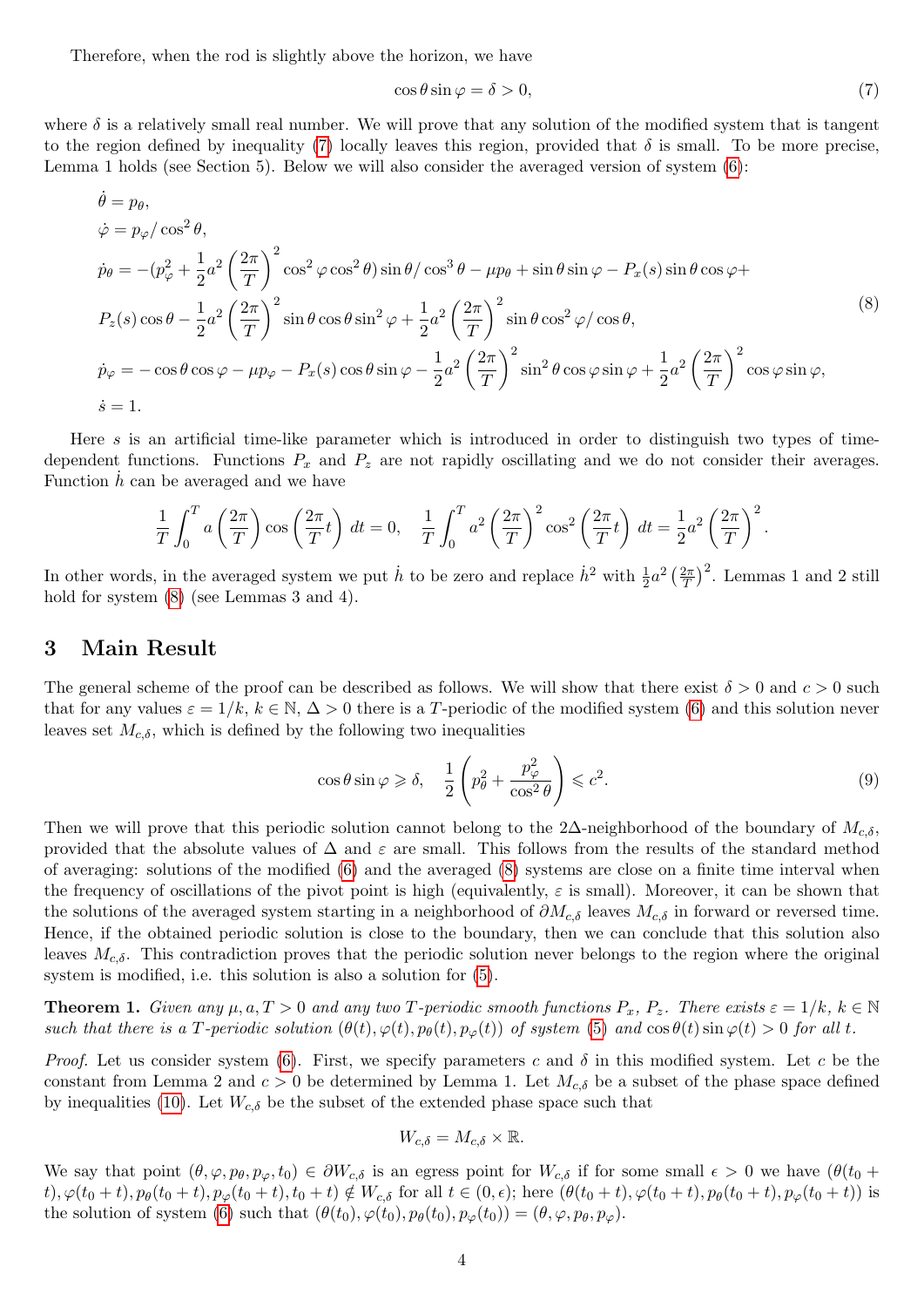Let us denote the set of egress points by  $W_{c,\delta}^-$ . From Lemma 2 we obtain that point  $(\theta,\varphi,p_\theta,p_\varphi,t_0) \notin W_{c,\delta}^-$  if

$$
\frac{1}{2}\left(p_{\theta}^2 + \frac{p_{\varphi}^2}{\cos^2\theta}\right) = c^2,
$$

and

 $\cos \theta \sin \varphi > \delta$ .

Therefore, for all points of  $W^-_{c,\delta}$  we have

$$
\cos\theta\sin\varphi=\delta.
$$

From Lemma 1 we obtain that points satisfying

$$
\frac{d}{dt}(\cos\theta(t)\sin\varphi(t))\bigg|_{t=t_0} = -p_\theta\sin\theta\sin\varphi + \frac{p_\varphi}{\cos\theta}\cos\varphi = 0.
$$

are in  $W_{c,\delta}^-$ . Clearly, point  $(\theta, \varphi, p_\theta, p_\varphi, t_0) \in W_{c,\delta}^-$  when

$$
\frac{d}{dt}(\cos\theta(t)\sin\varphi(t))\bigg|_{t=t_0} = -p_\theta\sin\theta\sin\varphi + \frac{p_\varphi}{\cos\theta}\cos\varphi < 0,
$$

and  $(\theta, \varphi, p_{\theta}, p_{\varphi}, t_0) \notin W_{c, \delta}^-$  if

$$
\frac{d}{dt}(\cos\theta(t)\sin\varphi(t))\bigg|_{t=t_0} = -p_\theta\sin\theta\sin\varphi + \frac{p_\varphi}{\cos\theta}\cos\varphi > 0.
$$

Therefore,  $W_{c,\delta}^-$  is compact and homotopic to a circle.  $W_{c,\delta}$  is also compact and homotopic to a point. In particular,  $\chi(W_{c,\delta}) - \chi(W_{c,\delta}) = 1$  (here  $\chi$  denotes the usual Euler characteristic). From the result by R. Srzednicki [\[15\]](#page-9-1) (see also [\[18\]](#page-9-4) or [\[19\]](#page-9-5)), we obtain that for any  $\varepsilon > 0$  and  $\Delta > 0$  there exists a T-periodic solution  $(\theta(t), \varphi(t), p_{\theta}(t), p_{\varphi}(t))$  of system [\(6\)](#page-2-1) such that  $(\theta(t), \varphi(t), p_{\theta}(t), p_{\varphi}(t), t) \in W_{c,\delta}$  for all t.

Let d be the constant from Corollary 1 and  $2\Delta < d$ . Then there exists a T-periodic solution for any  $\varepsilon > 0$ . We will show that for small  $\varepsilon > 0$  this solution cannot belong to the 2∆-neighborhood of  $M_{c,\delta}$ . In other words, the trajectory of this solutions does not run through the set where we modify the original system.

Let  $\varepsilon_0 > 0$  be a number such that for any  $\varepsilon \in (0, \varepsilon_0)$  and for any initial condition from the 2∆-neighborhood of  $\partial M_{c,\delta}$ , the corresponding solutions of the modified and the averaged systems are  $l/2$ -close for  $t \in [t_0 - \tau, t_0 + \tau]$ . Here l and  $\tau$  are the constants from Corollary 1. The existence of such  $\varepsilon_0$  follows from a classical theorem on averaging on a finite time interval for compacts [\[20\]](#page-9-6).

Suppose that for some  $t_0$ , the periodic solution of the modified system belongs to the 2∆-neighborhood of  $\partial M_{c,\delta}$ . From the corollary we obtain that  $(\theta(t), \varphi(t), p_{\theta}(t), p_{\varphi}(t), t) \notin W_{c,\delta}$  for some  $t \in [t_0 - \tau, t_0 + \tau]$  (Fig. 3).



Figure 3: The periodic solution cannot be close to the boundary.

It contradicts the property of the considered periodic solution to remain in  $W_{c,\delta}$  for all t. Finally, we conclude that the periodic solution obtained for the modified system remains a solution for the original system.  $\Box$ 

Below we present some numerical results concerning periodic solutions of system [\(5\)](#page-2-0). Our main goal is to show that periodic solutions without falling, the existence of which is guaranteed by Theorem 1, can be asymptotically stable. One can see that the obtained periodic trajectories may have relatively complex forms.

System [\(5\)](#page-2-0) is determined by the following list of parameters:  $a, \varepsilon, T, \mu$ . We will consider the cases when  $T = 2\pi$ ,  $\mu = 1$ , and parameters a and  $\varepsilon$  vary. We will also consider two types of functions  $P_x(t)$ ,  $P_z(t)$ , namely: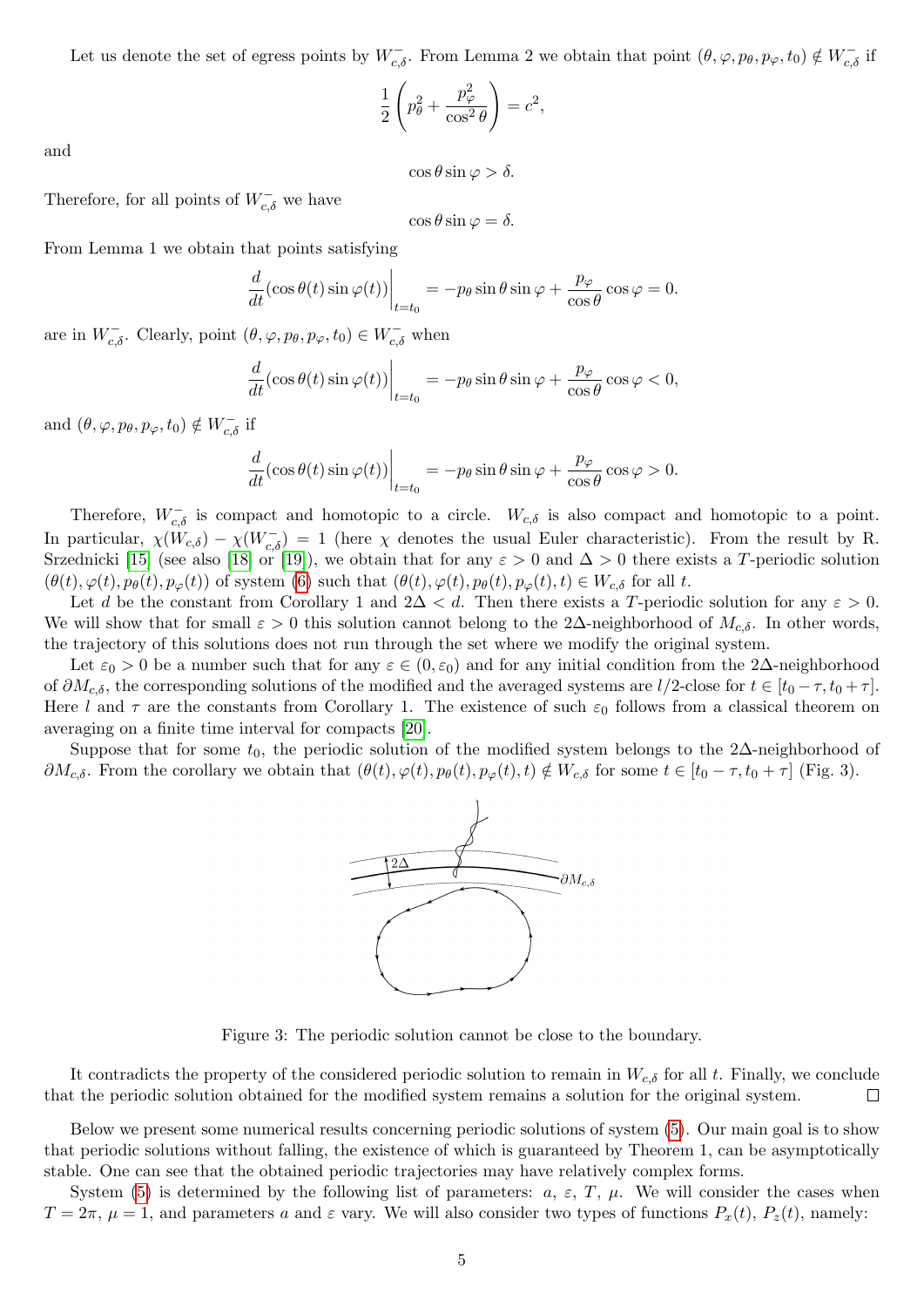

Figure 4: Asymptotically stable  $2\pi$ -periodic solutions for  $P_x(t) = A \cos t$ ,  $P_z(t) = A \sin t$  and for  $P_x^{\alpha}(t) = A \cos(\alpha - \alpha)$  $\alpha \cos t$ ,  $P_z^{\alpha}(t) = A \sin(\alpha - \alpha \cos t)$ .

- 1.  $P_x(t) = A \cos t$ ,  $P_z(t) = A \sin t$ ,
- 2.  $P_x^{\alpha}(t) = A \cos(\alpha \alpha \cos t), P_z^{\alpha}(t) = A \sin(\alpha \alpha \cos t).$

Here  $\alpha, A \in \mathbb{R}$ . To a large degree this choice of functions  $P_x(t), P_z(t)$  is voluntary and many other types of the external fields can be considered. In our case, the first type defines a rotating force field of magnitude A, and the second type is a vector field oscillating between the angles zero and  $2\alpha$ ; the magnitude in this case also equals A.

#### 4 Technical Lemmas

**Lemma 1.** Given any positive  $c > 0$ . For system [\(6\)](#page-2-1) there exists  $\delta > 0$  such that for any  $\Delta > 0$  and for any initial conditions  $\theta = \theta(t_0)$ ,  $\varphi = \varphi(t_0)$ ,  $p_\theta = p_\theta(t_0)$ , and  $p_\varphi = p_\varphi(t_0)$  satisfying  $\cos \theta(t) \sin \varphi(t)|_{t=t_0} = \delta$ ,  $\frac{d}{dt}(\cos\theta(t)\sin\varphi(t))\big|_{t=t_0} = 0$ , and  $\frac{1}{2}\left(p_\theta^2(t) + \frac{p_\varphi^2(t)}{\cos^2\theta(t)}\right)$  $\left.\frac{p_\varphi^2(t)}{\cos^2\theta(t)}\right)\right|_{t=t_0} \leqslant c^2$ , and for any  $t_0$  we have  $\left.\frac{d^2}{dt^2}(\cos\theta(t)\sin\varphi(t))\right|_{t=t_0}$ 0.

Proof. The proof is a direct calculation. First, from [\(5\)](#page-2-0), we obtain

$$
-p_{\theta}\sin\theta\sin\varphi + \frac{p_{\varphi}}{\cos\theta}\cos\varphi = 0.
$$

Here we use that  $\sigma_{\delta}(\theta,\varphi) = 0$  for the considered points. In particular,  $\dot{\theta} = p_{\theta}$  and  $\dot{\varphi} = p_{\varphi}/\cos^2 \theta$ . For the second derivative we have the expression

$$
\frac{d^2}{dt^2}(\cos\theta\sin\varphi)\bigg|_{t=t_0} = -\dot{p}_{\theta}\sin\theta\sin\varphi + \frac{\dot{p}_{\varphi}}{\cos\theta}\cos\varphi - p_{\theta}^2\cos\theta\sin\varphi - p_{\varphi}^2\frac{\sin\varphi}{\cos^3\theta}.
$$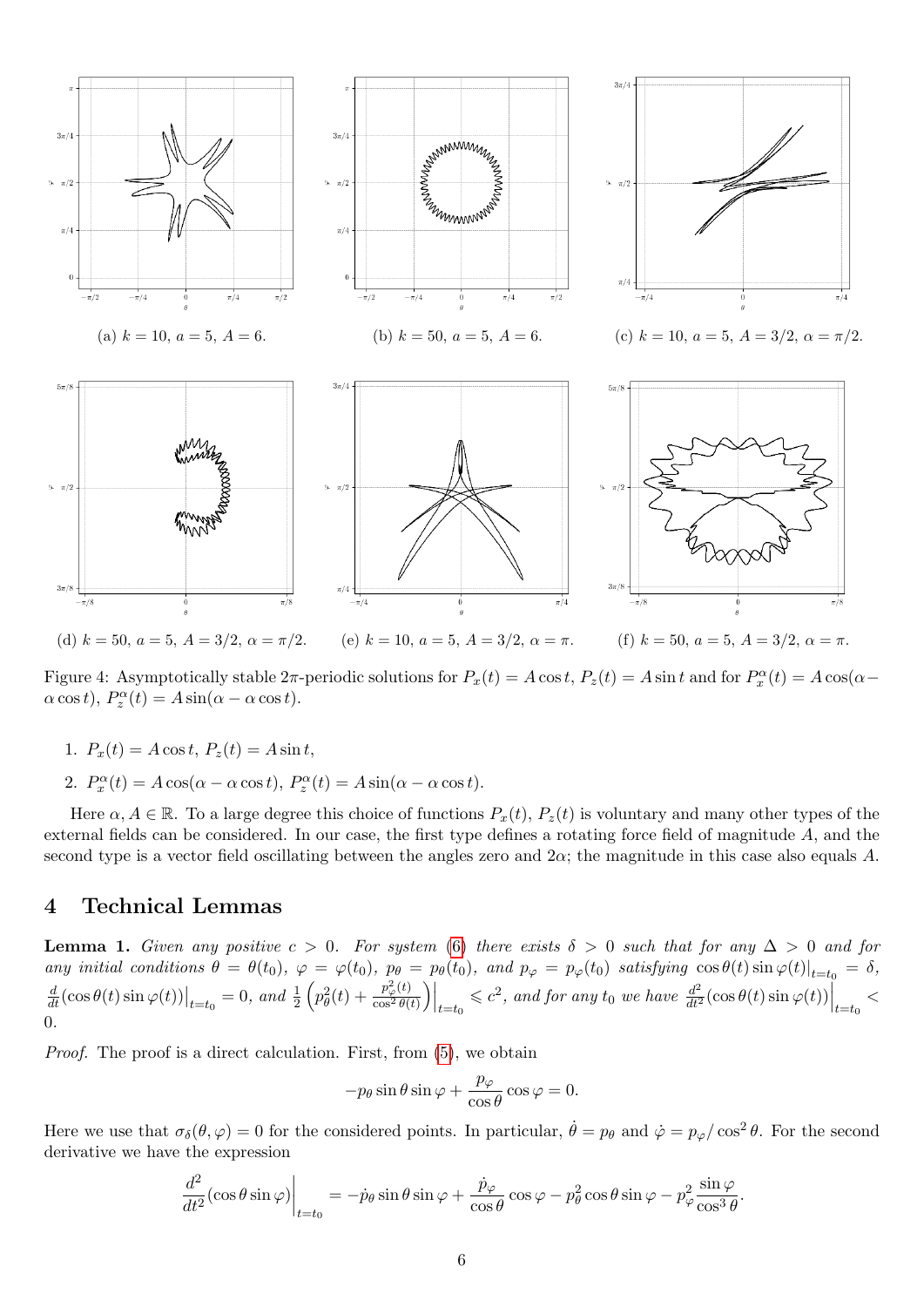Finally, for small  $\delta > 0$ 

$$
\frac{d^2}{dt^2}(\cos\theta\sin\varphi)\Big|_{t=t_0} = -1 + \cos^2\theta\sin^2\varphi
$$
  
\n
$$
-(- (p_{\varphi}^2 + \dot{h}^2\cos^2\varphi\cos^2\theta)\sin\theta/\cos^3\theta - \mu\dot{\theta} + \sin\theta\sin\varphi - P_x\sin\theta\cos\varphi + P_z\cos\theta
$$
  
\n
$$
- \dot{h}^2\sin\theta\cos\theta\sin^2\varphi + \dot{h}^2\sin\theta\cos^2\varphi/\cos\theta)\sin\theta\sin\varphi - p_{\theta}^2\cos\theta\sin\varphi - p_{\varphi}^2\frac{\sin\varphi}{\cos^3\theta}
$$
  
\n+  $(-\cos\theta\cos\varphi - \mu\dot{\varphi}\cos^2\theta - P_x\cos\theta\sin\varphi - \dot{h}^2\sin^2\theta\cos\varphi\sin\varphi + \dot{h}^2\cos\varphi\sin\varphi)\frac{\cos\varphi}{\cos\theta}$   
\n=  $P_x\cos^2\theta\cos\varphi\sin\varphi - P_z\cos\theta\sin\theta\sin\varphi + \mu(p_{\theta}\sin\theta\sin\varphi - p_{\varphi}\frac{\cos\varphi}{\cos\theta})$   
\n+  $\dot{h}^2(\cos^2\varphi\sin\varphi/\cos\theta + \sin^2\theta\cos\theta\sin^3\varphi - \sin^2\theta\cos^2\varphi\sin\varphi/\cos\theta)$   
\n+  $p_{\varphi}^2(\sin^2\theta\sin\varphi/\cos^3\theta - \sin\varphi/\cos^3\theta) - p_{\theta}^2\cos\theta\sin\varphi = -1 + C\delta < 0.$ 

Here the constant C depends on  $P_x$ ,  $P_z$ , c,  $\dot{h}^2$ . The latter inequality holds for any  $0 < \delta < 1/C$ .  $\Box$ 

**Lemma 2.** There exists c such that for system [\(6\)](#page-2-1) for any  $\Delta > 0$  and for any initial conditions  $\theta = \theta(t_0)$ ,  $\varphi = \varphi(t_0)$ ,  $p_\theta = p_\theta(t_0)$ , and  $p_\varphi = p_\varphi(t_0)$  satisfying

$$
\frac{1}{2}\left(p_{\theta}^{2} + \frac{p_{\varphi}^{2}}{\cos^{2} \theta}\right) = c^{2} \text{ and } \cos \theta \neq 0
$$

we have

$$
\frac{d}{dt}\left.\frac{1}{2}\left(p_{\theta}^{2}(t)+\frac{p_{\varphi}^{2}(t)}{\cos^{2}\theta(t)}\right)\right|_{t=t_{0}}<0.
$$

Proof. Let us calculate the derivative

$$
\frac{d}{dt}\left.\frac{1}{2}\left(p_{\theta}^{2}(t)+\frac{p_{\varphi}^{2}(t)}{\cos^{2}\theta(t)}\right)\right|_{t=t_{0}}=p_{\theta}\dot{p}_{\theta}+\frac{p_{\varphi}\dot{p}_{\varphi}}{\cos^{2}\theta}+p_{\varphi}^{2}\frac{\sin\theta\dot{\theta}}{\cos^{3}\theta}.
$$

Since  $\rho_c(\theta, p_\theta, p_\varphi) = 0$  in all considered points, we can rewrite this expression as follows

$$
p_{\theta}\dot{p}_{\theta} + \frac{p_{\varphi}\dot{p}_{\varphi}}{\cos^{2}\theta} + p_{\varphi}\frac{\sin\theta p_{\theta}}{\cos^{3}\theta} =
$$
  
\n
$$
p_{\theta}(-(p_{\varphi}^{2} + \dot{h}^{2}\cos^{2}\varphi\cos^{2}\theta)\sin\theta/\cos^{3}\theta - \mu p_{\theta} + \sin\theta\sin\varphi - P_{x}\sin\theta\cos\varphi +
$$
  
\n
$$
P_{z}\cos\theta - \dot{h}^{2}\sin\theta\cos\theta\sin^{2}\varphi + \dot{h}^{2}\sin\theta\cos^{2}\varphi/\cos\theta) + p_{\varphi}^{2}p_{\theta}\sin\theta/\cos^{3}\theta +
$$
  
\n
$$
p_{\varphi}(-\cos\theta\cos\varphi - \mu p_{\varphi} - P_{x}\cos\theta\sin\varphi - \dot{h}^{2}\sin^{2}\theta\cos\varphi\sin\varphi + \dot{h}^{2}\cos\varphi\sin\varphi)/\cos^{2}\theta =
$$
  
\n
$$
-2\mu c^{2} + p_{\theta}(\sin\theta\sin\varphi - P_{x}\sin\theta\cos\varphi + P_{z}\cos\theta - \dot{h}^{2}\sin\theta\cos\theta\sin^{2}\varphi) +
$$
  
\n
$$
p_{\varphi}/\cos\theta \cdot (-\cos\varphi - P_{x}\sin\varphi + \dot{h}^{2}\cos\varphi\sin\varphi\cos\theta).
$$

Since  $p_{\theta} \in [-c, c]$  and  $p_{\varphi}/\cos \theta \in [-c, c]$ , then the sign of the expression is defined by the first term  $(-2\mu c^2)$ , provided that  $c$  is large.

**Lemma 3.** Given any positive  $c > 0$ . For system [\(8\)](#page-3-1) there exists  $\delta > 0$  such that for system (8) for any initial con- $\left. ditions \theta, \varphi, p_\theta, p_\varphi \text{ and } s_0 \text{ satisfying } \cos \theta(t) \sin \varphi(t) \right|_{t=0} = \delta, \left. \frac{d}{dt} (\cos \theta(t) \sin \varphi(t)) \right|_{t=0} = 0, \text{ and } \frac{1}{2} \left( p_\theta^2(t) + \frac{p_\varphi^2(t)}{\cos^2 \theta(t)} \right)$  $\left. \frac{p_\varphi^2(t)}{\cos^2\theta(t)} \right) \right|_{t=0}$  $\lt$  $c^2$ , we have  $\frac{d^2}{dt^2}(\cos\theta(t)\sin\varphi(t))\Big|_{t=0} < 0.$ 

**Lemma 4.** There exists c such that for system [\(8\)](#page-3-1) for any initial conditions  $\theta$ ,  $\varphi$ ,  $p_{\theta}$ ,  $p_{\varphi}$ , and  $s_0$  satisfying

$$
\frac{1}{2}\left(p_{\theta}^{2} + \frac{p_{\varphi}^{2}}{\cos^{2} \theta}\right) = c^{2} \text{ and } \cos \theta \neq 0
$$

we have

$$
\frac{d}{dt}\left.\frac{1}{2}\left(p_{\theta}^{2} + \frac{p_{\varphi}^{2}}{\cos^{2}\theta}\right)\right|_{t=0} < 0.
$$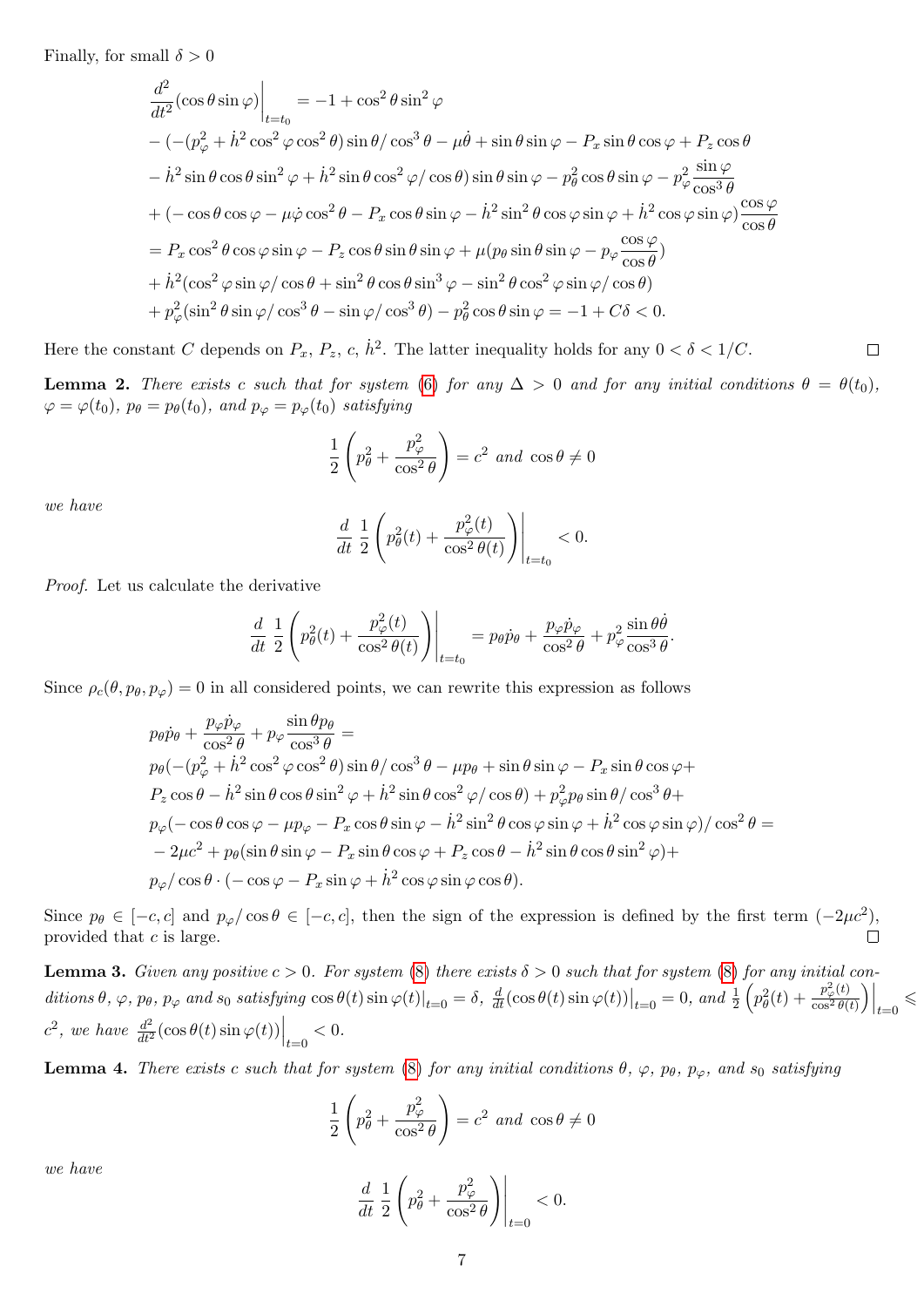Let  $M_{c,\delta}$  be the subset of the phase space such that

$$
\cos \theta \sin \varphi \geqslant \delta, \quad \frac{1}{2} \left( p_\theta^2 + \frac{p_\varphi^2}{\cos^2 \theta} \right) \leqslant c^2.
$$

As a corollary from Lemmas 3 and 4 we prove the following result.

Corollary 1. For system [\(8\)](#page-3-1) there exist positive c,  $\delta$ ,  $d$ ,  $\tau$ , l such that for any  $(\theta, \varphi, p_\theta, p_\varphi) \in M_{c,\delta}$  satisfying  $dist((\theta, \varphi, p_{\theta}, p_{\varphi}), \partial M_{c,\delta}) \leq d$  and any s<sub>0</sub> we have for some  $t \in [0, \tau]$  either

$$
(\theta(t), \varphi(t), p_{\theta}(t), p_{\varphi}(t)) \notin M_{c,\delta}, \quad \text{dist}((\theta(t), \varphi(t), p_{\theta}(t), p_{\varphi}(t)), \partial M_{c,\delta}) > l,
$$

or

$$
(\theta(-t),\varphi(-t),p_{\theta}(-t),p_{\varphi}(-t)) \notin M_{c,\delta}, \quad \text{dist}((\theta(-t),\varphi(-t),p_{\theta}(-t),p_{\varphi}(-t)),\partial M_{c,\delta}) > l.
$$

Here  $\theta(0) = \theta$ ,  $\varphi(0) = \varphi$ ,  $p_{\theta}(0) = p_{\theta}$ ,  $p_{\varphi}(0) = p_{\varphi}$ , and  $s(0) = s_0$ .

*Proof.* Let c and  $\delta$  be constants such that Lemmas 3 and 4 hold and let  $\partial M_{c,\delta}^1$  and  $\partial M_{c,\delta}^2$  be the following components of the boundary  $\partial M_{c,\delta} = \partial M_{c,\delta}^1 \cup \partial M_{c,\delta}^2$ 

$$
\partial M_{c,\delta}^1 = \{ (\theta, \varphi, p_\theta, p_\varphi) \in \partial M_{c,\delta} \colon \frac{1}{2} \left( p_\theta^2 + \frac{p_\varphi^2}{\cos^2 \theta} \right) = c^2 \},
$$
  

$$
\partial M_{c,\delta}^2 = \{ (\theta, \varphi, p_\theta, p_\varphi) \in \partial M_{c,\delta} \colon \cos \theta \sin \varphi = \delta, \frac{1}{2} \left( p_\theta^2 + \frac{p_\varphi^2}{\cos^2 \theta} \right) \leq c^2 \}.
$$

From the compactness of  $\partial M_{c,\delta}^1$  and Lemma 4, we obtain that there exist d,  $\tau$ , l such that for any  $s_0$  and any initial conditions  $\theta(0) = \theta$ ,  $\varphi(0) = \varphi$ ,  $p_{\theta}(0) = p_{\theta}$ , dist $((\theta, \varphi, p_{\theta}, p_{\varphi}), \partial M_{c,\delta}^1) \leq d$ , we have for some  $t \in [0, \tau]$ 

$$
(\theta(-t), \varphi(-t), p_{\theta}(-t), p_{\varphi}(-t)) \notin M_{c,\delta}, \quad \text{dist}((\theta(-t), \varphi(-t), p_{\theta}(-t), p_{\varphi}(-t)), \partial M_{c,\delta}) > l.
$$

Let us now consider set  $\partial M_{c,\delta}^2$ . We can find  $t_1$  and  $l_1$  such that for any initial conditions satisfying

<span id="page-7-0"></span>
$$
\frac{d}{dt}(\cos\theta(t)\sin\varphi(t))\bigg|_{t=0} = 0\tag{10}
$$

we have

$$
(\theta(t_1), \varphi(t_1), p_{\theta}(t_1), p_{\varphi}(t_1)) \notin M_{c,\delta}, \quad \text{dist}((\theta(t_1), \varphi(t_1), p_{\theta}(t_1), p_{\varphi}(t_1)), \partial M_{c,\delta}) > l_1.
$$

It follows from Lemma 3. Therefore, the same is true for all close initial conditions from  $M_{c,\delta}$ . We will denote by  $\partial M_{c,\delta}^{2,0}$  the set of initial conditions from  $\partial M_{c,\delta}^2$  satisfying [\(10\)](#page-7-0). Based on the compactness of the considered sets, we can conclude that there exist d,  $\tau$ , l such that for any  $s_0$  and any initial conditions  $\theta(0) = \theta$ ,  $\varphi(0) = \varphi$ ,  $p_{\theta}(0) = p_{\theta}$ , dist $((\theta, \varphi, p_{\theta}, p_{\varphi}), \partial M_{c,\delta}^{2,0}) \leqslant d$ , we have for some  $t \in [0, \tau]$ 

$$
(\theta(t), \varphi(t), p_{\theta}(t), p_{\varphi}(t)) \notin M_{c,\delta}, \quad \text{dist}((\theta(t), \varphi(t), p_{\theta}(t), p_{\varphi}(t)), \partial M_{c,\delta}) > l.
$$

By  $\partial M_{c,\delta}^{2,+}$  we denote the set of points from  $\partial M_{c,\delta}^2$  satisfying

$$
\frac{d}{dt}(\cos\theta(t)\sin\varphi(t))\bigg|_{t=0} > 0.
$$

Again, there exist d,  $\tau$ , l such that for any  $s_0$  and any initial conditions  $\theta(0) = \theta$ ,  $\varphi(0) = \varphi$ ,  $p_\theta(0) = p_\theta$  satisfying  $dist((\theta, \varphi, p_{\theta}, p_{\varphi}), \partial M_{c,\delta}^{2,0}) > d$  and  $dist((\theta, \varphi, p_{\theta}, p_{\varphi}), \partial M_{c,\delta}^{2,+}) \leq d$ , we have for some  $t \in [0, \tau]$ 

$$
(\theta(-t), \varphi(-t), p_{\theta}(-t), p_{\varphi}(-t)) \notin M_{c, \delta}, \quad \text{dist}((\theta(-t), \varphi(-t), p_{\theta}(-t), p_{\varphi}(-t)), \partial M_{c, \delta}) > l.
$$

Similarly, if  $\partial M_{c,\delta}^{2,-}$  is the subset of  $\partial M_{c,\delta}^2$  satisfying

$$
\frac{d}{dt}(\cos\theta(t)\sin\varphi(t))\bigg|_{t=0}<0.
$$

Then there exist d,  $\tau$ , l such that for any  $s_0$  and any initial conditions  $\theta(0) = \theta$ ,  $\varphi(0) = \varphi$ ,  $p_\theta(0) = p_\theta$  satisfying  $dist((\theta, \varphi, p_{\theta}, p_{\varphi}), \partial M_{c,\delta}^{2,0}) > d$  and  $dist((\theta, \varphi, p_{\theta}, p_{\varphi}), \partial M_{c,\delta}^{2,-}) \leq d$ , we have for some  $t \in [0, \tau]$ 

$$
(\theta(t), \varphi(t), p_{\theta}(t), p_{\varphi}(t)) \notin M_{c,\delta}, \quad \text{dist}((\theta(t), \varphi(t), p_{\theta}(t), p_{\varphi}(t)), \partial M_{c,\delta}) > l.
$$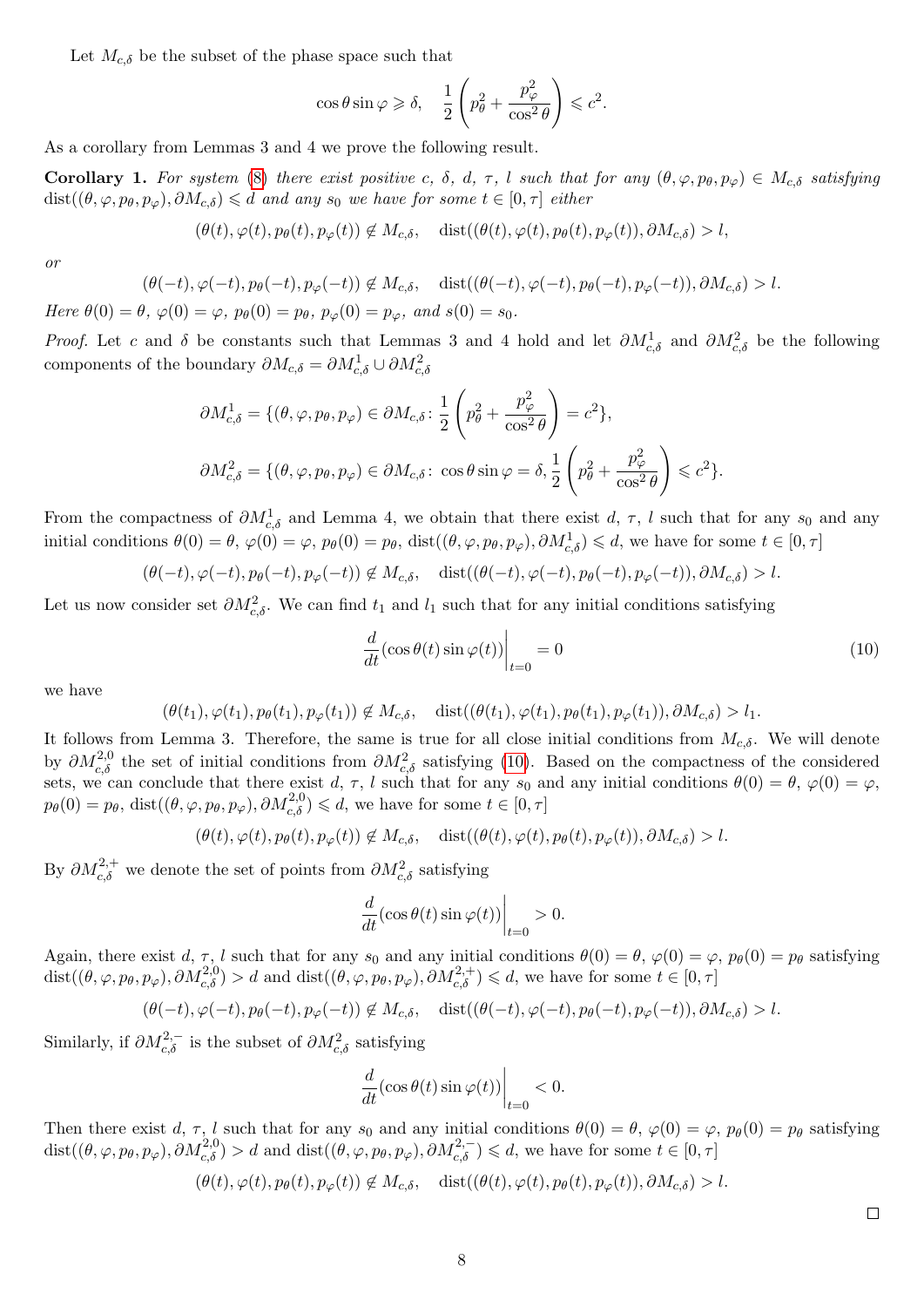## 5 Conclusion

In conclusion we would like to discuss briefly possible generalizations of the presented result and some open questions. First, a natural question is whether Theorem 1 can be carried over to systems without friction. The answer is positive and the general idea of the proof remains the same, but it is slightly more complicated technically. Similarly, the result can be generalized to the case when the spherical pendulum is replaced by an arbitrary surface and the mass point is constrained to move on this surface. One can also note that the proof of Theorem still holds (with minor changes) if we replace the homogeneous horizontal force field with a non-homogeneous one, i.e. if we replace functions  $P_x(t)$  and  $P_z(t)$  with  $P_x(t, x, y, z)$  and  $P_z(t, x, y, z)$ .

More sophisticated questions appear when we study Lyapunov stability of periodic solutions in the considered systems. If sufficient conditions for the existence of an asymptotically stable T-periodic solution are needed, then this problem can be reduced to the consideration of the same question for the averaged system: if there exists a T-periodic non-falling solution of the averaged system, and all multipliers of this solution are strictly inside the unit circle, then there exists a T-periodic solution with the same properties for the original system, provided that  $\varepsilon$  is small. If  $P(t) \equiv 0$ , then one can easily find conditions under which the vertical equilibrium becomes asymptotically stable. It would be interesting to find similar conditions for the case when  $P(t) \neq 0$ . For instance, one can consider a relatively simple expressions defining the horizontal force  $P_x(t) = A \cos t$ ,  $P_z(t) = A \sin t$  and try to find a non-trivial correspondence between  $A$  and  $a$  which guarantees the existence of an asymptotically stable solution. This type of results will complete the generalization of the spherical Kapitza pendulum. We have already proved that there always exists a periodic non-falling solution in the presence of a periodic horizontal force (in case of the Kapitza pendulum, this solution also always exists and it is the vertical equilibrium). The conditions for the asymptotic stability for the Kapitza pendulum are known and it might be useful to find similar conditions for system [\(5\)](#page-2-0). Another open problem related to the considered systems is the problem of precise estimation of values of  $\varepsilon$  for which there exist a periodic solution. In other words, it would be interesting to know the maximal  $\varepsilon$  guaranteeing the existence of a non-falling T-periodic solution.

#### References

- <span id="page-8-0"></span>1. Stephenson, A. On induced stability. The London, Edinburgh, and Dublin Philosophical Magazine and Journal of Science 15, 233–236 (1908).
- 2. Bogolyubov, N. N. Perturbation theory in nonlinear mechanics. Collection of Papers of Inst. Construction Mekhaniki Akad. Nauk UkrSSR 14, 9–34 (1950).
- 3. Kapitsa, P. L. The pendulum with an oscillating pivot point. Uspekhi fizicheskikh nauk 44, 7–20 (1951).
- <span id="page-8-1"></span>4. Kapitsa, P. L. Dynamic stability of the pendulum when the point of suspension is oscillating. Sov. Phys. JETP 21, 588 (1951).
- <span id="page-8-2"></span>5. Artstein, Z. The pendulum under vibrations revisited. Nonlinearity 34, 394 (2021).
- 6. Araujo, G. C. & Cabral, H. E. Parametric Stability of a Charged Pendulum with an Oscillating Suspension Point. Regular and Chaotic Dynamics 26, 39–60 (2021).
- 7. Belyaev, A. K., Morozov, N. F., Tovstik, P. E., Tovstik, T. M. & Tovstik, T. P. Classical Kapitsa's problem of stability of an inverted pendulum and some generalizations. Acta Mechanica, 1–17 (2021).
- <span id="page-8-3"></span>8. Cabral, H. E. & Carvalho, A. C. Parametric stability of a charged pendulum with oscillating suspension point. Journal of Differential Equations 284, 23-38 (2021).
- <span id="page-8-4"></span>9. Butikov, E. I. On the dynamic stabilization of an inverted pendulum. American Journal of Physics 69, 755–768 (2001).
- <span id="page-8-5"></span>10. Samoilenko, A. M. N.N. Bogolyubov and non-linear mechanics. Russian Mathematical Surveys 49, 109 (1994).
- <span id="page-8-6"></span>11. Markeyev, A. P. The dynamics of a spherical pendulum with a vibrating suspension. Journal of applied mathematics and mechanics **63**, 205-211 (1999).
- <span id="page-8-7"></span>12. Grundy, R. A Two-Scale Analysis for a Spherical Pendulum with a Vertically Vibrating Pivot. The Quarterly Journal of Mechanics and Applied Mathematics (2021).
- <span id="page-8-8"></span>13. Petrov, A. G. On the equations of motion of a spherical pendulum with a fluctuating support in Doklady Physics 50 (2005), 588–592.